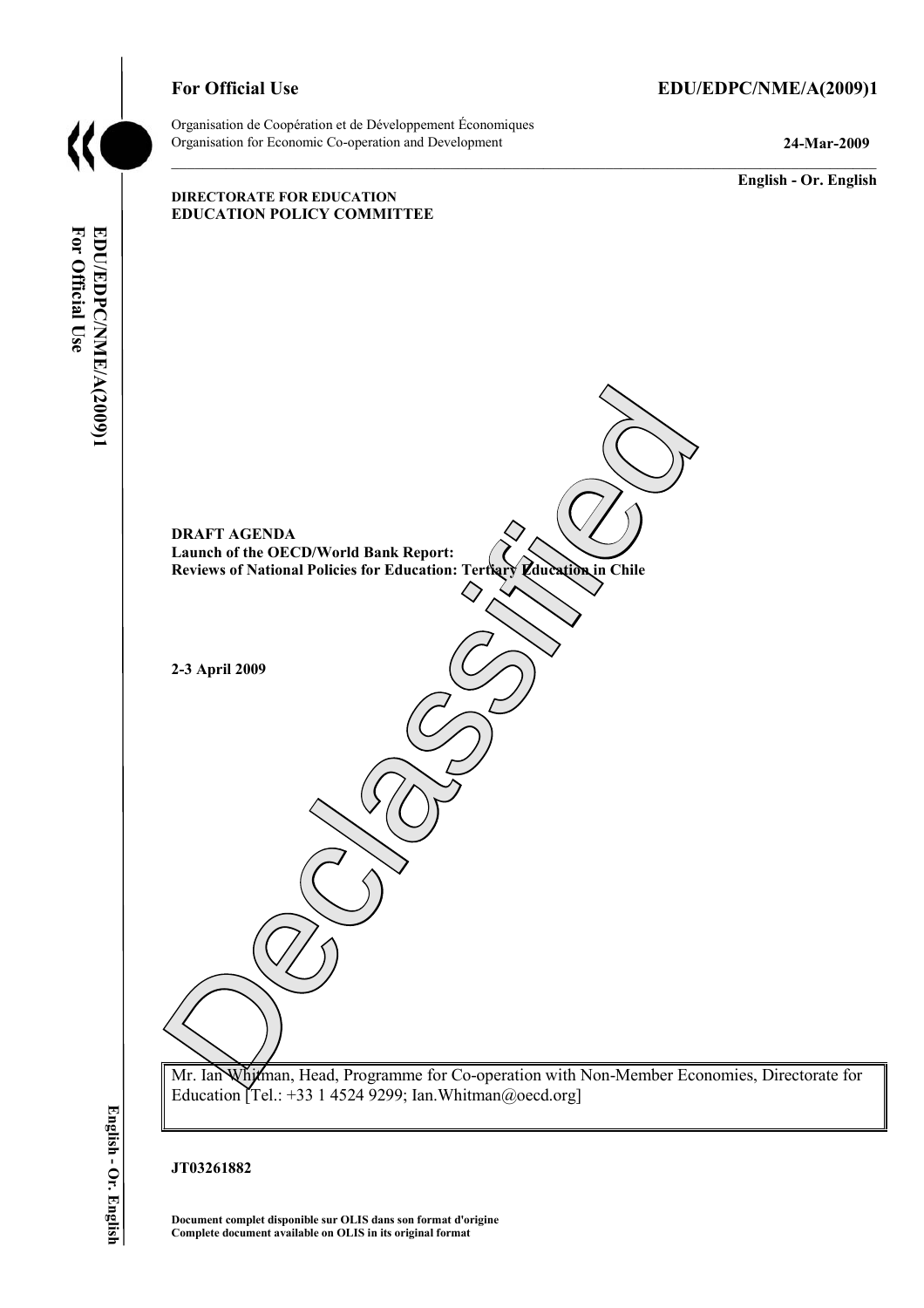EDU/EDPC/NME/A(2009)1







# **Launch of the OECD/World Bank Report: Reviews of National Policies for Education: Tertiary Education in Chile**

## **Santiago, Chile, 2-3 April 2009**

**Venue: Salón O´Higgins, Piso 2, Ministerio de Relaciones Exteriores, Teatinos 120** 

#### **DRAFT AGENDA**

**First day - Thursday, 2 April** 

*Morning session: 10h00-12h00* 

#### **Opening session**

**Opening remarks:**  Mónica Jiménez de la Jara, *Minister of Education, Chile*  Ian Whitman, *OECD*  Michael Crawford, *World Bank* 

#### *Presentation of National Policies for Education: Tertiary Education in Chile*

Caroline Macready, *OECD, Rapporteur, introduction and overview*  Sally Bendersky, *Head Higher Education Division* 

12h00 **Press Conference**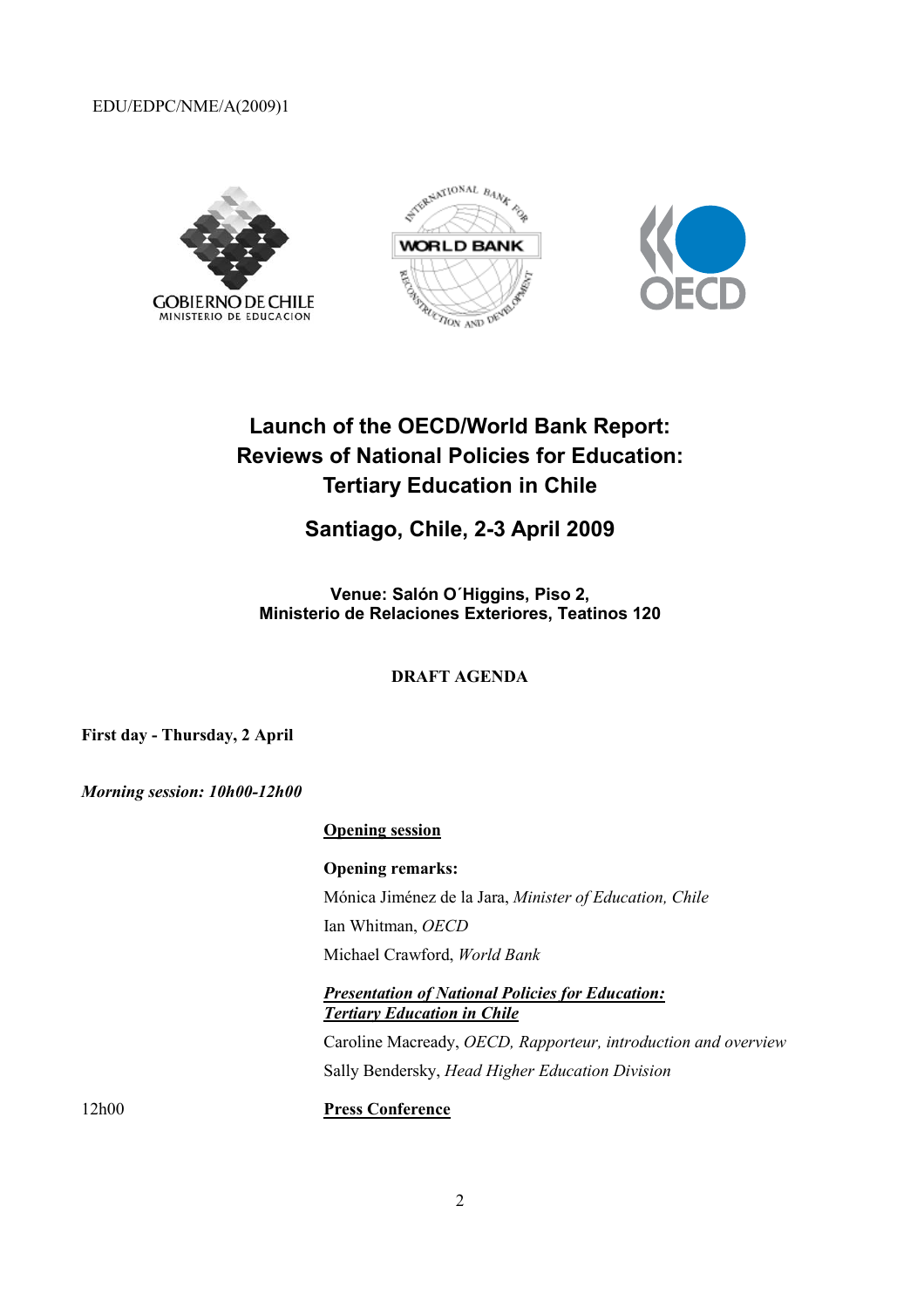#### *Afternoon session: 15h00-18h00 (with a 30 minute break)*

#### **SEMINAR ON OECD/WORLD BANK REPORT** *NATIONAL POLICIES FOR EDUCATION: TERTIARY EDUCATION IN CHILE*

| 15h00-16h15 | <b>Session 1: Access and Equity</b>                           |
|-------------|---------------------------------------------------------------|
|             | Moderator: José Weinstein, Education Manager, Fundación Chile |
|             | OECD/WB Caroline Macready, introduction                       |
|             | Ricardo Nuñez, Member of Senate Education Commission          |
|             | Juan Zolezzi, Rector, Universidad de Santiago                 |
|             | Discussion                                                    |
| 16h15-16h45 | Coffee Break                                                  |
| 16h45-18h00 | <b>Session 2: Relevance</b>                                   |
|             | Moderator: Patricio Meller, Universidad de Chile and CIEPLAN  |
|             | <b>OECD/WB</b> Mary Canning, introduction                     |
|             | Marcelo Von Chrismar, Rector, DUOC                            |
|             | Misael Camus, Rector, Universidad Católica del Norte          |
|             | Discussion                                                    |

#### **Friday, 3 April - Second day**

#### *Morning session 9h30-12h30 (with a 30 minute break)*

| 09h30-10h45     | <b>Session 3: Vision, Governance and Management</b>                 |
|-----------------|---------------------------------------------------------------------|
|                 | Moderator: Ernesto Figueroa, Vicerrector, Universidad de Concepción |
|                 | <i>OECD/WB</i> Jamil Salmi, <i>introduction</i>                     |
|                 | Carlos Peña, Rector, Universidad Diego Portales                     |
|                 | Sergio Pulido, Rector, Universidad de Tarapacá                      |
|                 | Discussion                                                          |
| $10h45 - 11h15$ | Coffee Break                                                        |